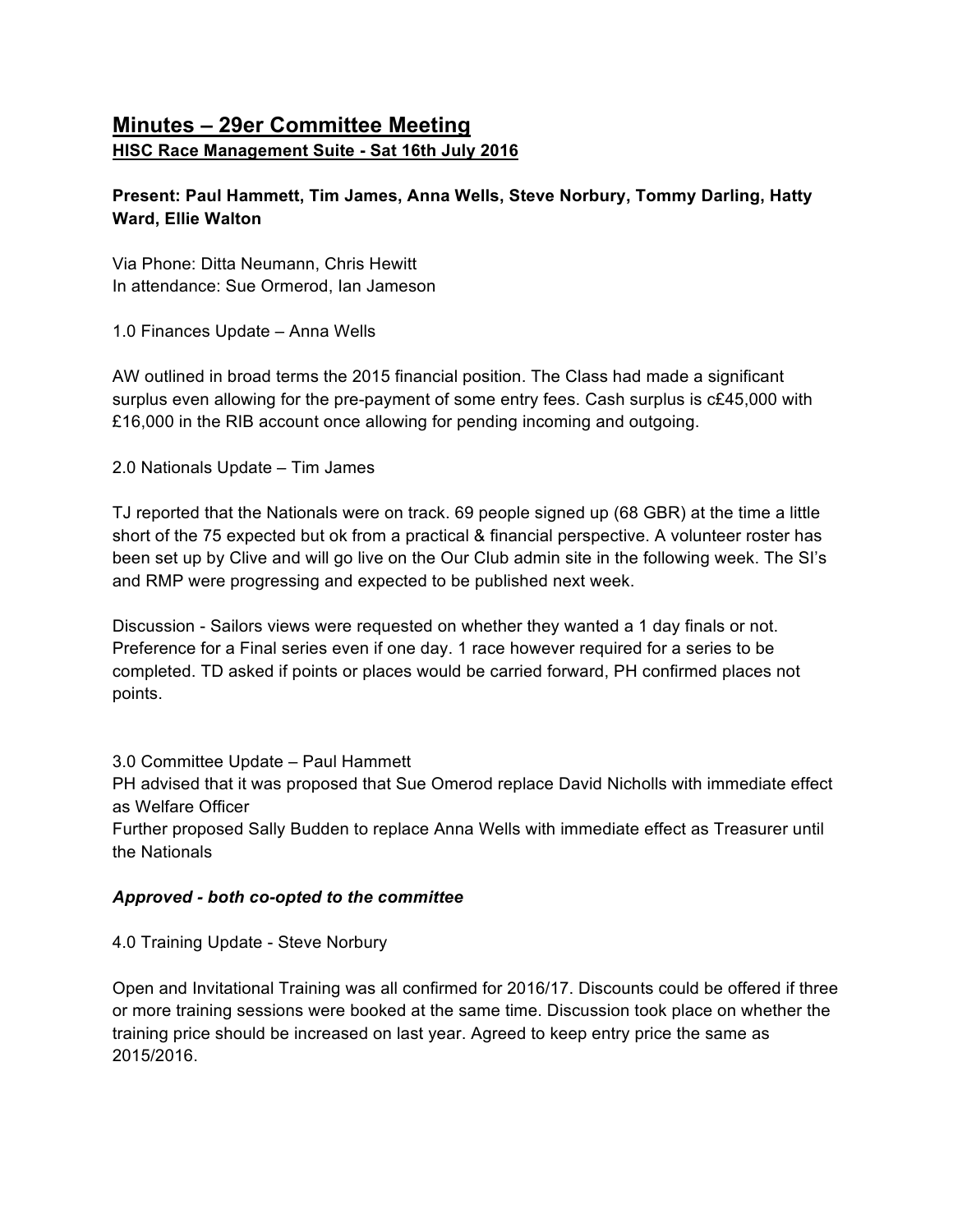Invitational training- PH suggested to have one weekend exclusively for all girls training and this to include girls from youth squad. SN will need to contact Nick Reading to see if any of the FX sailors would be available to coach.

#### 5.0 Bursary Awards

To select recipients of the 29er/JMST awards - All

There had been applications. With the additional £1,000 JMST funds and £1,000 from the UK Class decision made to allocate awards to 11 of the 12 applications. Given need to comply with the wish to build the class a decision made to award 11 but not HISC after show of hands. Some preferred all 12 but by a clear majority 11 were awarded as below. To be £180 for coach wages and expenses up to a max £180.

#### Accepted

Yorkshire Dales Sailing Club Bough Beech Sailing Club Poole/ Parkstone Yacht club-Rockley Paignton Sailing Club Queen Mary Sailing Club Ullswater Yacht Club Chew Valley Lake SC Royal Tay Yacht Club Largs Cardiff Bay Yacht Club Plas Heli, Pwllheli

# Rejected

**HISC** 

6.0 Support at the Worlds – Paul Hammet/Steve Norbury

PH/SN outlined the plan to offer Event support to the 42 UK 29ers going to the Worlds with 6-10 boats being supported by the RYA. We will have Tom Walker in an RYA RIB and the Class RIB with parents. As there are 3 courses non-RYA sailors may have to rely on RYA RIBs or friendly on one course. The total cost for the Class is approx. £1,500-£1,750 in line with previous estimates and therefore an effective subsidy to the 84 UK sailors of approximately £18-20 a head.

7.0 Carbon Rig – Paul Hammet

It appears there is no desire to push forward in 2017 for a vote on the rig. Chris Turner will be taking a role on the development and the earliest World Council vote would be 2018 (we think).